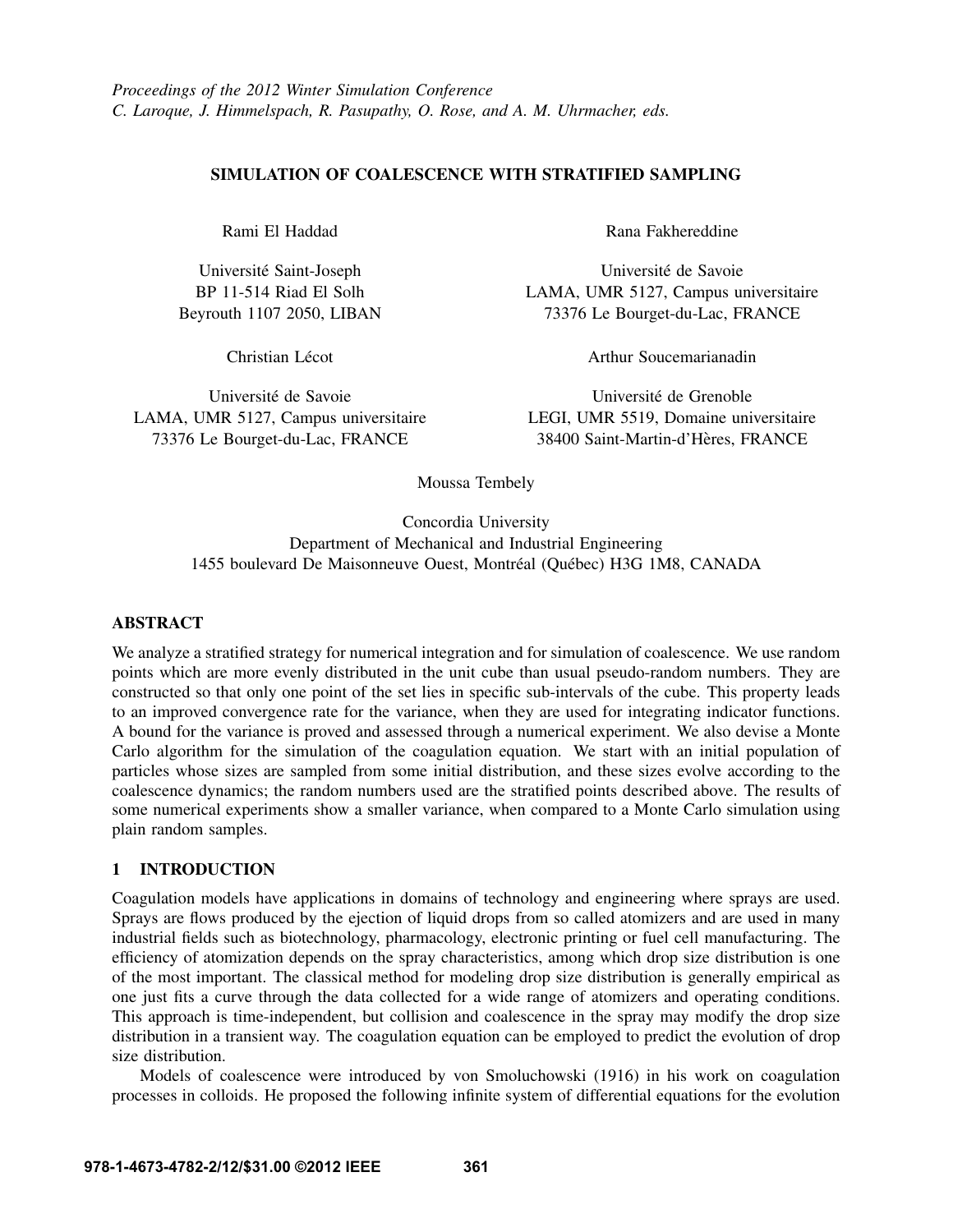of the number  $N_0c(i, t)$  of clusters of mass  $i = 1, 2, 3...$ 

$$
\frac{\partial c}{\partial t}(i,t) = \frac{1}{2} \sum_{1 \leq j < i} K(i-j,j)c(i-j,t)c(j,t) - \sum_{j \geq 1} K(i,j)c(i,t)c(j,t). \tag{1}
$$

Here  $N_0$  is the total number of clusters at time  $t = 0$ , so that  $\sum_{i \geq 1} c(i,0) = 1$ , and  $K(i, j)$  is the coagulation kernel. The mass *i* is discrete and belongs to  $\mathbb{N}^* := \{1, 2, 3, \ldots\}$ ; so a cluster of mass *i* consists of *i* elements of unit mass. Numerical solution of the Smoluchowski's coagulation equation is a difficult task for deterministic methods, and stochastic algorithms have been proposed by Babovsky (1999) and Eibeck and Wagner (2000). The Monte Carlo (MC) schemes take a system of test particles which interact and form larger particles according to the dynamics described in (1). Time is discretized and at each time step, random numbers are used to find out which particles interact and to determine the size of the new particles. Despite the versatility of MC methods, a drawback is their slow convergence. An approach to acceleration is to change the choice of random numbers used. Quasi-Monte Carlo (QMC) methods use quasi-random numbers instead of pseudo-random numbers. The efficiency of a QMC method depends on the quality of the quasi-random points that are used. These points should form a low-discrepancy point set. We recall from Niederreiter (1992) some basic notations and concepts. If  $s \geq 1$  is a fixed dimension, then  $I^s := [0,1)^s$  is the *s*-dimensional half-open unit cube and  $\lambda_s$  denotes the *s*-dimensional Lebesgue measure. For a point set *U* consisting of  $u_1, \ldots, u_N \in I^s$  and for a Lebesgue-measurable subset *A* of  $I^s$  we define the *local discrepancy* by  $D_N(A, U) := N^{-1} \sum_{k=1}^N 1_A(u_k) - \lambda_s(A)$ , where  $1_A$  is the indicator function of *A*. The *discrepancy* of the point set *U* is defined by  $D_N(U) := \sup_A |D_N(A, U)|$ , the supremum being taken over all subintervals of  $I^s$ . The idea of  $(t, m, s)$ -nets is to consider point sets *U* for which  $D_N(A, U) = 0$  for a large family of intervals *A*. Such point sets should have a small discrepancy. For an integer  $b \ge 2$ , an interval of the form  $I_{\ell} := \prod_{i=1}^{s} [(\ell_i - 1)b^{-d_i}, \ell_i b^{-d_i})$ , with integers  $d_i \ge 0$  and  $1 \le \ell_i \le b^{d_i}$  for  $1 \le i \le s$  is called an *elementary interval in base b*. If  $0 \le t \le m$  are integers, a  $(t, m, s)$ -net in base b is a point set *U* consisting of  $b^m$  points in  $I^s$  such that  $D_N(I_\ell, U) = 0$  for every elementary interval  $I_\ell$  in base  $b$  with measure  $\lambda_s(I_\ell) = b^{t-m}$ , i.e.,  $\sum_{i=1}^s d_i = m-t$ . The effectiveness of QMC methods has limitations. First, they are valid for integration problems, they may not be directly applicable to simulations, due to the correlations between the points of a quasi-random sequence. This problem can be overcome by writing the desired result as an integral. This leads to a second limitation: the improved accuracy of QMC methods may be lost for problems in which the integrand is not smooth. It is necessary to take special measures to make optimal use of the greater uniformity associated with quasi-random sequences. This was achieved by Lécot (1991) and El-Haddad, Lécot, and L'Ecuyer (2008) through the additional step of reordering the particles at each time step. A third drawback of the QMC approach is that it is often difficult to estimate the error. There is no confidence interval and the deterministic error bounds are usually very pessimistic. A possibility is to use randomized QMC algorithms where a random parameter is introduced in the construction of the quasi-random points: this approach was initiated by Cranley and Patterson (1976) for numerical integration; in the same context, see the review article of L'Ecuyer and Lemieux (2000). Randomized QMC algorithms for Markov chains have been introduced and studied by L'Ecuyer, Lécot, and Tuffin (2006), L'Ecuyer, Lécot, and Tuffin (2008) and L'Ecuyer, Lécot, and L'Archevêque-Gaudet (2009).

The aim of the present paper is to construct and analyze a stratified MC strategy for approximate integration and for simulation of coalescence. The random points used retain some properties of nets, as described before. The difference with the previous works of L'Ecuyer, Lécot, and Tuffin (2006) and L'Ecuyer, Lécot, and Tuffin (2008) is twofold. Firstly we are not focusing on variance reduction; we are interested here in estimating the variance as a function of the number of random points. Secondly, we compare theoretical bounds and numerical estimates of the variance, with the same properties of the random points used. In Section 2 we analyze a MC method using stratified sampling for approximate integration. Since we have experienced that some simulation methods can be reduced to numerical integration of indicator functions of sub-domains of  $I^s$ , we consider here the case of the integral of an indicator function, and we analyze the variance of the approximate measure of a subset of  $I<sup>s</sup>$ . In Section 3, we propose a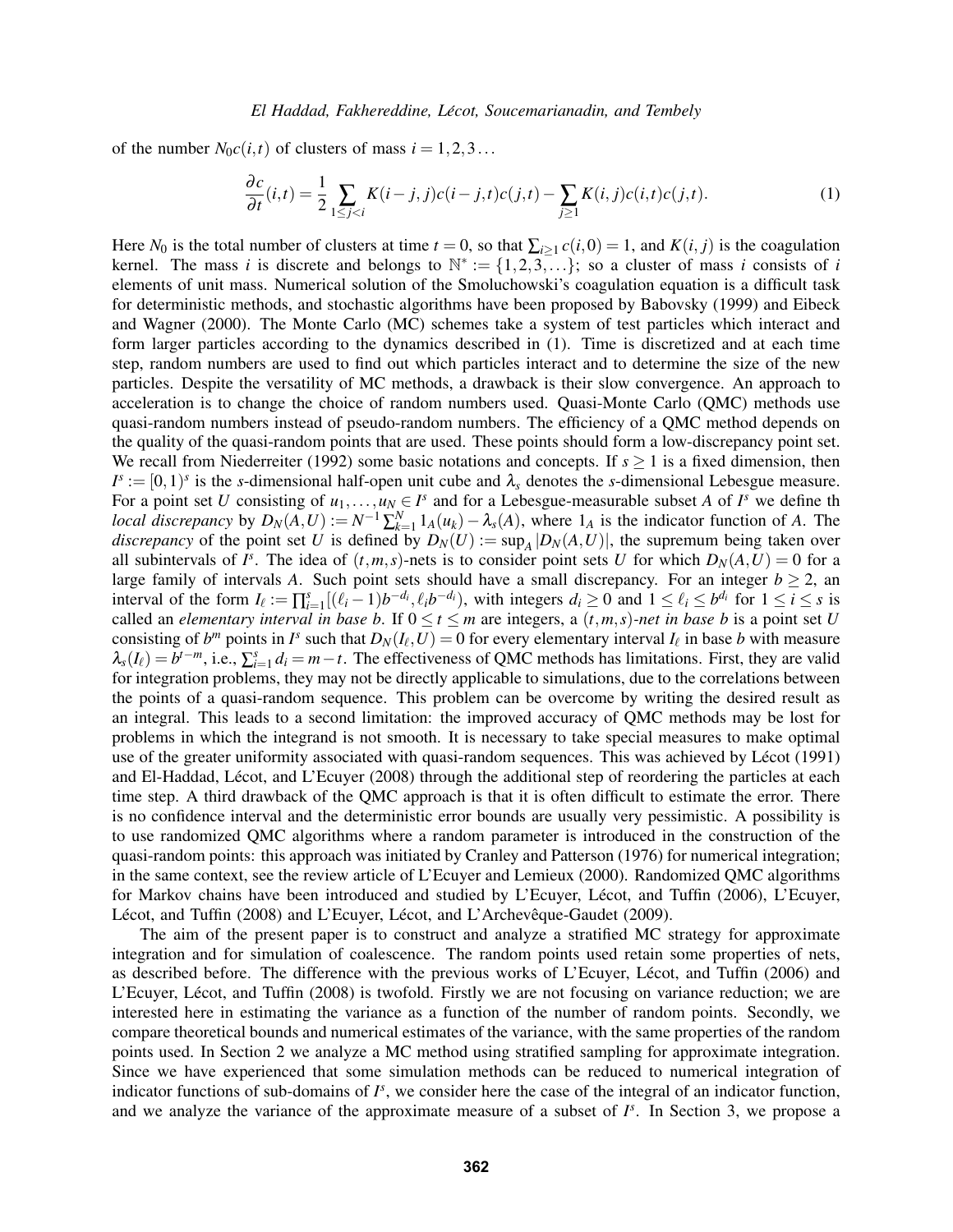#### *El Haddad, Fakhereddine, Lecot, Soucemarianadin, and Tembely ´*

stratified MC method for Smoluchowski's coagulation equation, using the stratified points. Each step of the simulation is formulated as a numerical integration in  $I^3$ . In order to benefit from the great uniformity of stratified points, the particles are sorted by increasing size before performing MC quadrature. We carry out numerical experiments based on a comparison of the method with a standard MC scheme.

#### 2 STRATIFIED MONTE CARLO INTEGRATION

Many applications require the evaluation of integrals. The dimensional effect is the phenomenon whereby deterministic quadrature rules deteriorate in performance as the dimension increases. Monte Carlo (MC) methods do not suffer so much from the dimensional effect. Stratified sampling and Latin hypercube sampling (LHS) are techniques for increasing efficiency of MC methods: see, e.g., (Haber 1966; McKay, Beckman, and Conover 1979; Cheng and Davenport 1989; Tong 2006). We are interested here in sets of  $N = n<sup>s</sup>$  random points in  $I<sup>s</sup>$  such that

|  | (P1) in every interval $I_{\ell} := \prod_{i=1}^{s} [(\ell_i - 1)n^{-1}, \ell_i n^{-1})$ (for $1 \leq \ell_i \leq n$ and $1 \leq i \leq s$ ) lies only one point, |
|--|-------------------------------------------------------------------------------------------------------------------------------------------------------------------|
|  | (P2) in every interval $I^{i-1} \times [(k-1)n^{-s}, kn^{-s}) \times I^{s-i}$ (for $1 \le i \le s$ and $1 \le k \le n^s$ ) lies only one point.                   |

See Figure 1 for an example in dimension  $s = 2$ . The proposed method is a combination of stratification in the *N* cubic boxes (property P1) and of LHS (property P2), in the sense that the *N* random points have the two properties simultaneously. These points are evenly spread over the unit cube, and retain some properties of the nets of QMC methods; it is hoped that they can lead to a variance reduction.



Figure 1: An example of a stratified sample of  $4^2$  points ( $\star$ ) in dimension  $s = 2$ .

In the following, we restrict ourselves to  $s = 3$  for simplicity (in addition, we encounter only threedimensional integrals in Section 3). In this cases,  $N = n^3$  and the sets may be generated as follows. Let  $\sigma^1, \sigma^2, \sigma^3$  be random bijections  $\{1,\ldots,n\}^2 \to \{1,\ldots,n^2\}$  and  $u_\ell^1, u_\ell^2, u_\ell^3$  be uniform random variables over *I*, for  $\ell = (\ell_1, \ell_2, \ell_3)$  with  $1 \leq \ell_i \leq n$ ; we assume that all these variables are independent. Then we set

$$
V_{\ell} := \left(\frac{\ell_1 - 1}{n} + \frac{\sigma^1(\ell_2, \ell_3) - 1}{n^3} + \frac{u_{\ell}^1}{n^3}, \frac{\ell_2 - 1}{n} + \frac{\sigma^2(\ell_1, \ell_3) - 1}{n^3} + \frac{u_{\ell}^2}{n^3}, \frac{\ell_3 - 1}{n} + \frac{\sigma^3(\ell_1, \ell_2) - 1}{n^3} + \frac{u_{\ell}^3}{n^3}\right), \quad (2)
$$

for  $\ell = (\ell_1, \ell_2, \ell_3)$  with  $1 \leq \ell_i \leq n$ .

If  $g: I^3 \to \mathbb{R}$  is a square-integrable function, we want to evaluate

$$
\mathscr{I} := \int_{I^3} g(x) d\lambda_3(x).
$$

For the usual MC approximation, let {*U*1,...,*UN*} be *N* independent random variables uniformly distributed over  $I^3$ . Then  $X := N^{-1} \sum_{k=1}^N g \circ U_k$  is an unbiased estimator of  $\mathscr I$  (crude MC estimator). Now let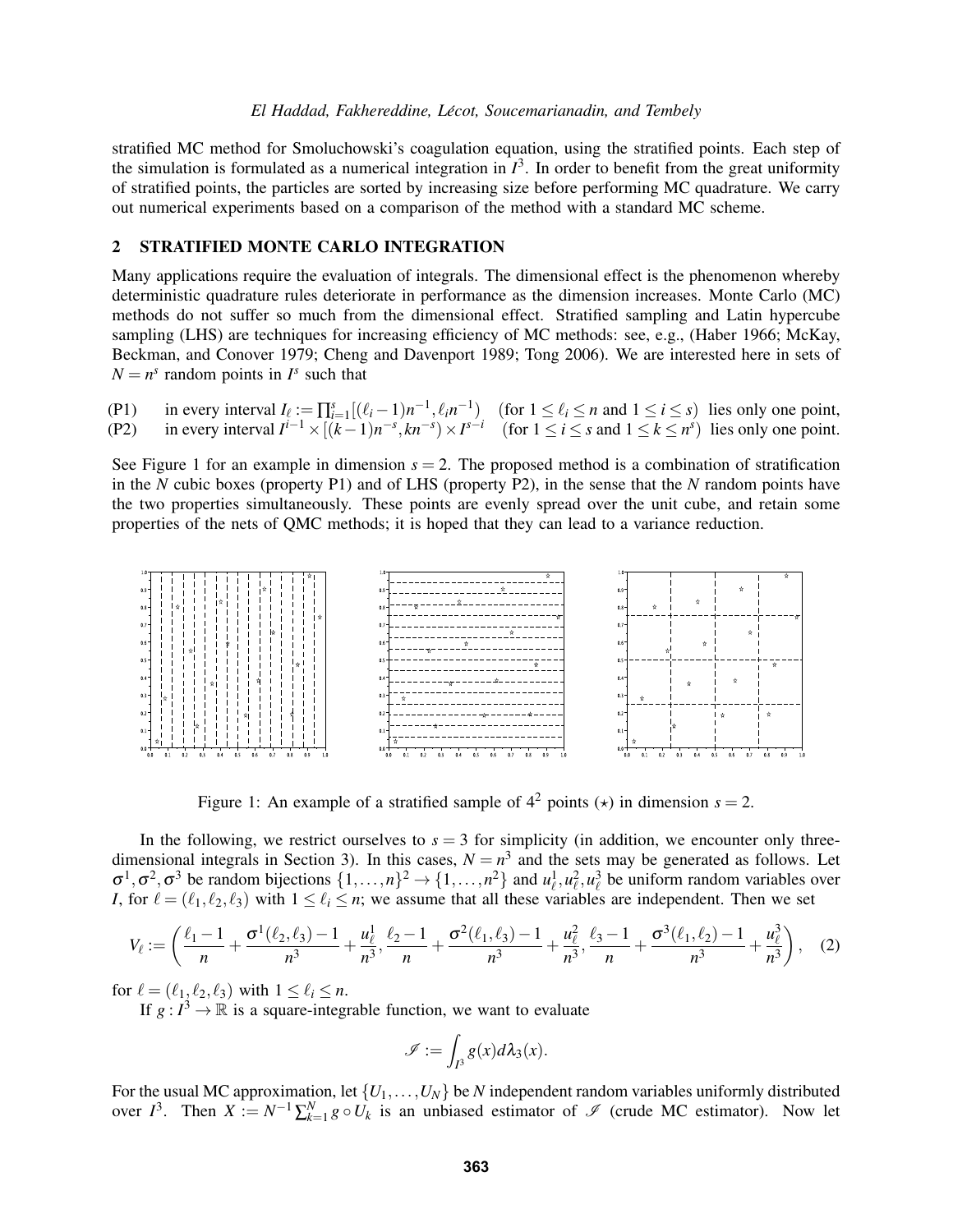$Y := N^{-1} \sum_{\ell} g \circ V_{\ell}$  be the stratified estimator of  $\mathscr{I}$ . We have

$$
E[g \circ V_{\ell}] = \frac{1}{n^6} \sum_{m} \int_{I^3} g\left(\frac{\ell_1 - 1}{n} + \frac{m_1 - 1}{n^3} + \frac{u_1}{n^3}, \frac{\ell_2 - 1}{n} + \frac{m_2 - 1}{n^3} + \frac{u_2}{n^3}, \frac{\ell_3 - 1}{n} + \frac{m_3 - 1}{n^3} + \frac{u_3}{n^3}\right) du,
$$

where the sum extends over all triples  $m = (m_1, m_2, m_3)$  of integers with  $1 \le m_i \le n^2$ . Hence

$$
E[g \circ V_{\ell}] = n^3 \int_{I_{\ell}} g(u) du,
$$
\n(3)

consequently  $E[Y] = \mathcal{I}$  and *Y* is another unbiased estimator of  $\mathcal{I}$ . We specialize now to the case when *g* is an indicator function: let *A* be a measurable subset of  $I^3$  and  $g := 1_A$ . Then

$$
\text{Var}(X) = \frac{1}{N} \lambda_3(A) (1 - \lambda_3(A)) \leq \frac{1}{4N}.
$$

We want to estimate Var(*Y*). For  $\ell = (\ell_1, \ell_2, \ell_3)$  with  $1 \leq \ell_i \leq n$  and  $m = (m_1, m_2, m_3)$  with  $1 \leq m_i \leq n^2$ , let  $I_{\ell,m} := \prod_{i=1}^{3} [(\ell_i-1)n^{-1} + (m_i-1)n^{-3}, (\ell_i-1)n^{-1} + m_i n^{-3})$ ; then  $I_{\ell} = \bigcup I_{\ell,m}$ . *m*

**Proposition** 1 Let  $A \subset I^3$  be such that

$$
A = \{u \in I^3 : u_1 < f_1(u_2, u_3)\} = \{u \in I^3 : u_2 < f_2(u_1, u_3)\} = \{u \in I^3 : u_3 < f_3(u_1, u_2)\},
$$

where all  $f_i$  are Lipschitz continuous functions  $\overline{I}^2 \to \overline{I}$ , with a Lipschitz constant *c* (for the maximum norm). Let  $\{V_\ell : 1 \leq \ell_1 \leq n, 1 \leq \ell_2 \leq n, 1 \leq \ell_3 \leq n\}$  be defined by (2). If  $Y := N^{-1} \sum_{\ell} 1_A \circ V_{\ell}$ , then

$$
\text{Var}(Y) \le \frac{c+2+6(c+2)^2}{N^{4/3}}.
$$

*Proof.* We can write

$$
\text{Var}(Y) = \frac{1}{N^2} \sum_{\ell} \text{Var}(1_A \circ V_{\ell}) + \frac{1}{N^2} \sum_{\ell \neq \ell'} \text{Cov}(1_A \circ V_{\ell}, 1_A \circ V_{\ell'}).
$$

Using (3), we obtain:

$$
\frac{1}{N^2} \sum_{\ell} \text{Var}(1_A \circ V_{\ell}) = \sum_{\ell} W_0(\ell),
$$

where  $W_0(\ell) = \lambda_3(A \cap I_{\ell})n^{-3} - (\lambda_3(A \cap I_{\ell}))^2$  and so

$$
\sum_{\ell} |W_0(\ell)| \leq \frac{1}{n^6} \# \{ \ell : I_{\ell} \not\subset A \text{ and } I_{\ell} \cap A \neq \emptyset \}.
$$

Here, #*E* denotes the number of elements of a set *E*. We have the following analogues of (3). If  $g: I^3 \to \mathbb{R}$ is a square-integrable function, then for  $\ell \neq \ell'$ :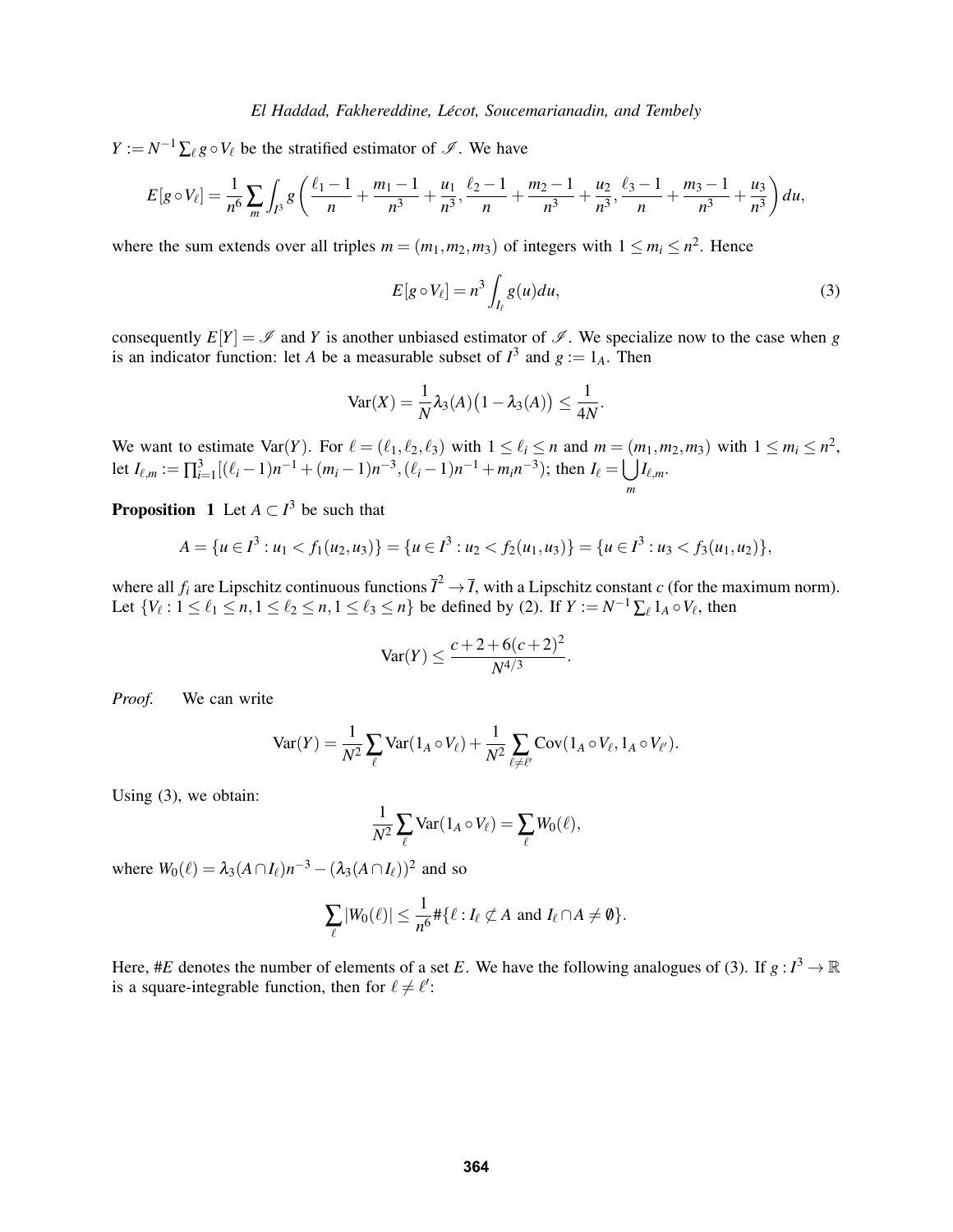•
$$
\begin{aligned}\n\text{•} \quad \text{if } \ell_1 \neq \ell'_1, \ell_2 = \ell'_2, \ell_3 = \ell'_3, \\
E[g \circ V_\ell \ g \circ V_{\ell'}] &= \frac{1}{n^6(n^2 - 1)^2} \sum_{\substack{m_1 = m'_1 \\ m_2 \neq m'_2, m_3 \neq m'_3}} \sum_{\substack{m_2 = m'_1 \\ m_3 = m_1 + n'_3, \ell_2 = 1 \\ m_3 = m_1 + n'_3}} \frac{1}{n^3} + \frac{1}{n^3} \sum_{\substack{m_1 = m'_1 \\ m_2 = m_1 + n'_3, \ell_2 = 1 \\ m_3 = m_1 + n'_2}} + \frac{1}{n^3} \sum_{\substack{m_2 = m'_1 \\ m_2 = m'_1 \\ m_2 = m'_1}} \frac{1}{n^3} + \frac{1}{n^3} \sum_{\substack{m_1 = m'_1 \\ m_2 = m'_1 \\ m_1 = m'_1}} \frac{1}{n^3} \sum_{\substack{m_1 = m'_1 \\ m_2 = m'_2, m_3 \neq m'_3}} \frac{1}{n^3} g(u) du \int_{I_{\ell', m'}} g(u') du', \\
\text{if } \ell_1 = m'_1 \text{ and } \ell_2 = m'_2, \ell_3 = m'_3} \frac{1}{n^3} + \frac{1}{n^3} \sum_{\substack{m_1 = m'_1 \\ m_2 = m'_2, m_3 \neq m'_3}} \frac{1}{n^3} g(u) du \int_{I_{\ell', m'}} g(u') du',\n\end{aligned}
$$

and similar expressions for  $\ell_1 = \ell'_1, \ell_2 \neq \ell'_2, \ell_3 = \ell'_3$  or  $\ell_1 = \ell'_1, \ell_2 = \ell'_2, \ell_3 \neq \ell'_3$ , • if  $\forall i \neq j$  ( $\ell_i, \ell_j$ )  $\neq$  ( $\ell'_i, \ell'_j$ ),

$$
E[g \circ V_{\ell} g \circ V_{\ell'}] = \frac{1}{n^6 (n^2 - 1)^3} \sum_{m_1 \neq m'_1, m_2 \neq m'_2, m_3 \neq m'_3}
$$
  

$$
\int_{I^3} g\left(\frac{\ell_1 - 1}{n} + \frac{m_1 - 1}{n^3} + \frac{u_1}{n^3}, \frac{\ell_2 - 1}{n} + \frac{m_2 - 1}{n^3} + \frac{u_2}{n^3}, \frac{\ell_3 - 1}{n} + \frac{m_3 - 1}{n^3} + \frac{u_3}{n^3}\right) du
$$
  

$$
\cdot \int_{I^3} g\left(\frac{\ell_1 - 1}{n} + \frac{m'_1 - 1}{n^3} + \frac{u'_1}{n^3}, \frac{\ell'_2 - 1}{n} + \frac{m'_2 - 1}{n^3} + \frac{u'_2}{n^3}, \frac{\ell'_3 - 1}{n} + \frac{m'_3 - 1}{n^3} + \frac{u'_3}{n^3}\right) du'
$$
  

$$
= \frac{n^{12}}{(n^2 - 1)^3} \sum_{m_1 \neq m'_1, m_2 \neq m'_2, m_3 \neq m'_3} \int_{I_{\ell,m}} g(u) du \int_{I_{\ell',m'}} g(u') du',
$$

Hence we obtain

$$
\frac{1}{N^2} \sum_{\ell \neq \ell'} \text{Cov}(1_A \circ V_{\ell}, 1_A \circ V_{\ell'}) = \sum_{\substack{\ell_1 \neq \ell'_1 \\ \ell_2 = \ell'_2, \ell_3 = \ell'_3}} W_1(\ell, \ell') + \sum_{\substack{\ell_2 \neq \ell'_2 \\ \ell_1 = \ell'_1, \ell_3 = \ell'_3}} W_2(\ell, \ell') + \sum_{\substack{\ell_3 \neq \ell'_3 \\ \ell_1 = \ell'_1, \ell_2 = \ell'_2}} W_3(\ell, \ell')
$$

where the last sum is over all  $i \neq j$ . Here

$$
W_1(\ell,\ell')=\frac{n^6}{(n^2-1)^2}\sum_{\substack{m_1=m'_1\\m_2\neq m'_2,m_3\neq m'_3}}\lambda_3(A\cap I_{\ell,m})\lambda_3(A\cap I_{\ell',m'})-\lambda_3(A\cap I_{\ell})\lambda_3(A\cap I_{\ell'}),
$$

and similar expressions for  $W_2(\ell, \ell')$  or  $W_3(\ell, \ell'),$ 

6

$$
W_4(\ell,\ell') = \frac{n^6}{(n^2-1)^3} \sum_{m_1 \neq m'_1, m_2 \neq m'_2, m_3 \neq m'_3} \lambda_3(A \cap I_{\ell,m}) \lambda_3(A \cap I_{\ell',m'}) - \lambda_3(A \cap I_{\ell}) \lambda_3(A \cap I_{\ell'}).
$$

And so

$$
\sum_{\substack{\ell_1 \neq \ell'_1 \\ \ell_2 = \ell'_2, \ell_3 = \ell'_3}} |W_1(\ell, \ell')| \leq \frac{1}{n^6} \# \{ (\ell, \ell') : \ell_1 \neq \ell'_1, \ \ell_2 = \ell'_2, \ \ell_3 = \ell'_3, \ I_\ell \not\subset A, \ I_\ell \cap A \neq \emptyset, \ I_{\ell'} \not\subset A, \ I_{\ell'} \cap A \neq \emptyset \},
$$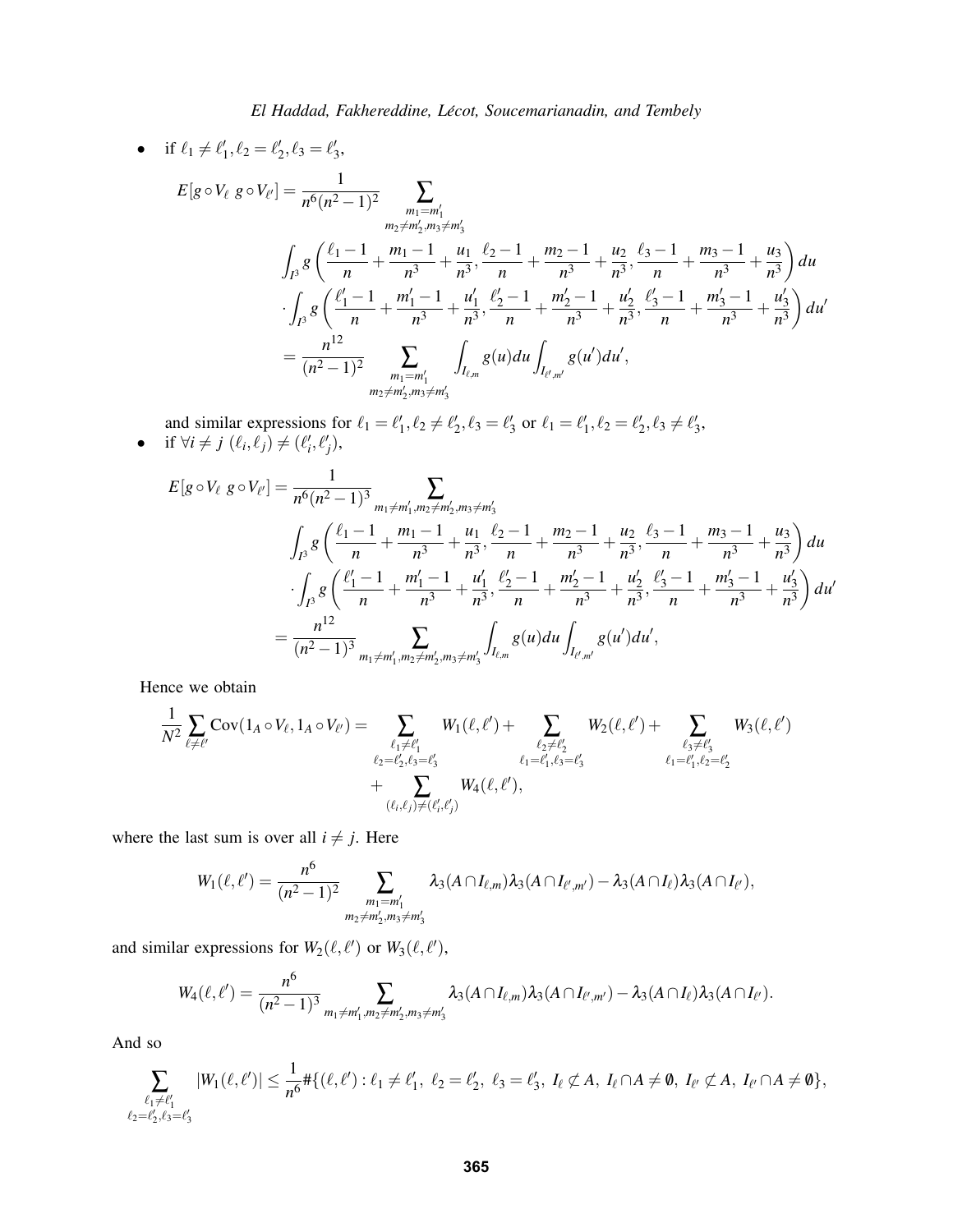#### *El Haddad, Fakhereddine, Lecot, Soucemarianadin, and Tembely ´*

Table 1: Calculation of  $\lambda_s(A)$ : convergence order  $\alpha$  of the variance as a function of *N*.

|      |      | dimension s MC stratified MC theoretical bound |
|------|------|------------------------------------------------|
| 0.99 | 1.49 | 1.50                                           |
| 1.00 | 1.33 | 1.33                                           |

and similar expressions for the sums of  $|W_2(\ell, \ell')|$  or  $|W_3(\ell, \ell')|$ ,

$$
\sum_{(\ell_i,\ell_j)\neq (\ell'_i,\ell'_j)}|W_4(\ell,\ell')|\leq \frac{3}{n^8}\#\{(\ell,\ell'): \forall i\neq j\ (\ell_i,\ell_j)\neq (\ell'_i,\ell'_j),\ I_\ell\not\subset A,\ I_\ell\cap A\neq\emptyset,\ I_{\ell'}\not\subset A,\ I_{\ell'}\cap A\neq\emptyset\}.
$$

We have the following inferences:

• if  $I_\ell \not\subset A$ , there exists  $(u_{\ell,2}, u_{\ell,3}) \in [(\ell_2 - 1)n^{-1}, \ell_2 n^{-1}) \times [(\ell_3 - 1)n^{-1}, \ell_3 n^{-1})$  such that  $nf_1(u_{\ell,2},u_{\ell,3}) < \ell_1$ , • if  $I_\ell \cap A \neq \emptyset$ , there exists  $(v_{\ell,2}, v_{\ell,3}) \in [(\ell_2 - 1)n^{-1}, \ell_2 n^{-1}) \times [(\ell_3 - 1)n^{-1}, \ell_3 n^{-1})$  such that

$$
\ell_1 < nf_1(v_{\ell,2}, v_{\ell,3}) + 1.
$$

and similar assertions with  $f_2$  or  $f_3$ . Hence

$$
\begin{aligned} &\#\{\ell: I_{\ell} \not\subset A \text{ and } I_{\ell} \cap A \neq \emptyset\} \leq n^2(c+2), \\ &\#\{(\ell,\ell'): \ell_1 \neq \ell'_1, \ \ell_2 = \ell'_2, \ \ell_3 = \ell'_3, \ I_{\ell} \not\subset A, \ I_{\ell} \cap A \neq \emptyset, \ I_{\ell'} \not\subset A, \ I_{\ell'} \cap A \neq \emptyset\} \leq n^2(c+2)^2, \end{aligned}
$$

and same bounds when  $\ell_1 = \ell'_1$ ,  $\ell_2 \neq \ell'_2$ ,  $\ell_3 = \ell'_3$  or  $\ell_1 = \ell'_1$ ,  $\ell_2 = \ell'_2$ ,  $\ell_3 \neq \ell'_3$ ,

$$
\#\{(\ell,\ell') : \forall i \neq j \ (\ell_i,\ell_j) \neq (\ell'_i,\ell'_j), \ I_\ell \not\subset A, \ I_\ell \cap A \neq \emptyset, \ I_{\ell'} \not\subset A, \ I_{\ell'} \cap A \neq \emptyset\} \leq (n^2(c+2))^2.
$$

 $\Box$ 

So the result follows.

The hypothesis on the boundary of *A* is easily expressed, but quite restrictive. The conclusion remains certainly valid under not so stringent conditions (see the example below). Restrictive constraints were also imposed by L'Ecuyer, Lécot, and Tuffin (2008) for a proof in dimension  $s = 2$ , in the context of the simulation of Markov chains. In the simple case considered here, our variance bound represents a gain of the factor  $N^{-1/3}$  as opposed to simple MC. This may be generalized in dimension *s*, where the variance bound is of order  $\mathcal{O}(N^{-1-1/s})$ . The same order for the bound has been established by L'Ecuyer, Lécot, and Tuffin (2008). The gain is of diminishing importance as *s* becomes large and limits the use of the present stratification to problems of moderate dimension. This is precisely the case in some MC particle simulations, such as the scheme proposed in Section 3. We use a simple example to illustrate the previous analysis. We consider the subset of the unit ball  $A := \{u \in I^s : ||u||_2 < 1\}$ , where we denote by  $||u||_2$  the Euclidean norm of *u*. In order to estimate the variance of the MC and stratified MC approximations, we can replicate the quadrature independently *M* times and compute the sample variance. We use  $M = 100, \ldots, 1000$  and we only see small differences between the estimates. The results (for  $M = 1000$ ) are displayed in Figure 2. It is clear that the better accuracy due to the proposed method goes beyond an improved convergence order, at least in this very simple experiment. Assuming Var =  $\mathcal{O}(N^{-\alpha})$ , linear regression can be used to evaluate  $\alpha$  and the outputs are listed in Table 1. The values obtained are very close to the orders of the bounds given in Proposition 1 (despite the fact that the hypothesis is not satisfied) and its generalization to arbitrary dimensions.

The stratified sampling strategy, with only one point in the  $N = n<sup>s</sup>$  cubic boxes (property P1) without the LHS property (P2), has been analyzed by El-Haddad, Fakhereddine, and Lécot (2013). The same order  $\mathcal{O}(N^{-1-\frac{1}{s}})$  for the variance bound is obtained. But this approach fails to improve crude MC results when it is applied to particle simulation, such as the algorithm proposed in the next section.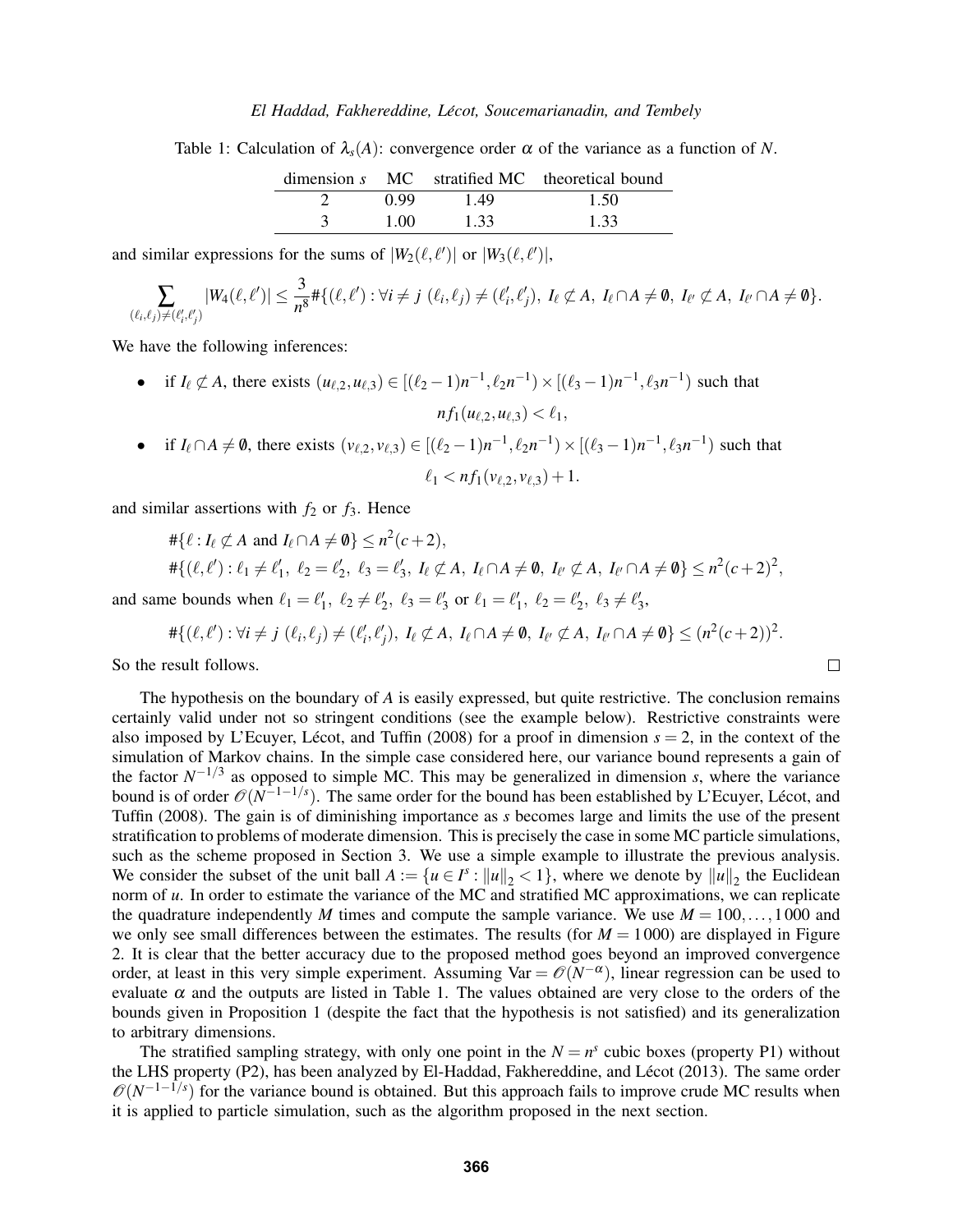

Figure 2: Sample variance of  $M = 1000$  independent copies of the calculation of  $\lambda_s(A)$  as a function of *N*;  $s = 2$  and  $10^2 \le N \le 400^2$  (left),  $s = 3$  and  $10^3 \le N \le 200^3$  (right). Log-log plots of MC (◦) and stratified  $MC$  ( $\star$ ) outputs.

### 3 SIMULATION OF COAGULATION

We go back to Equation (1). We assume that the coagulation kernel  $K(i, j)$  is nonnegative and symmetric:  $K(i, j) \geq 0$  and  $K(i, j) = K(j, i)$ . Multiplying (1) by *i* and summing over all *i*, indicates that mass is conserved

$$
\frac{d}{dt}\sum_{i\geq 1}ic(i,t)=0,
$$

provided an interchange of summation order on the right is valid. Let  $C_1 := \sum_{i \geq 1} i c(i,0)$ ; rather than approximating the density of clusters  $c(i, t)$ , one can approximate the *mass density*  $f(i, t) := ic(i, t)/C_1$ , which satisfies the following equation for  $i = 1, 2, 3...$ 

$$
\frac{\partial f}{\partial t}(i,t) = \sum_{1 \le j < i} \widetilde{K}(i-j,j)f(i-j,t)f(j,t) - \sum_{j \ge 1} \widetilde{K}(i,j)f(i,t)f(j,t),\tag{4}
$$

where  $\widetilde{K}(i, j) := C_1 K(i, j) j^{-1}$ . Equation (4) has been used by Babovsky (1999) for constructing a stochastic algorithm for Smoluchowski's coagulation equation. If *E* is a subset of  $\mathbb{N}^* := \{1, 2, 3, ...\}$ , we denote by *s<sup>E</sup>* the sequence

$$
s_E(i) = \begin{cases} 1 & \text{if } i \in E, \\ 0 & \text{otherwise.} \end{cases}
$$

Equation (4) can be given the following form

$$
\frac{d}{dt}\sum_{i\geq 1}f(i,t)s_E(i) = \sum_{i,j\geq 1}\widetilde{K}(i,j)f(i,t)f(j,t)\left(s_E(i+j) - s_E(i)\right),\tag{5}
$$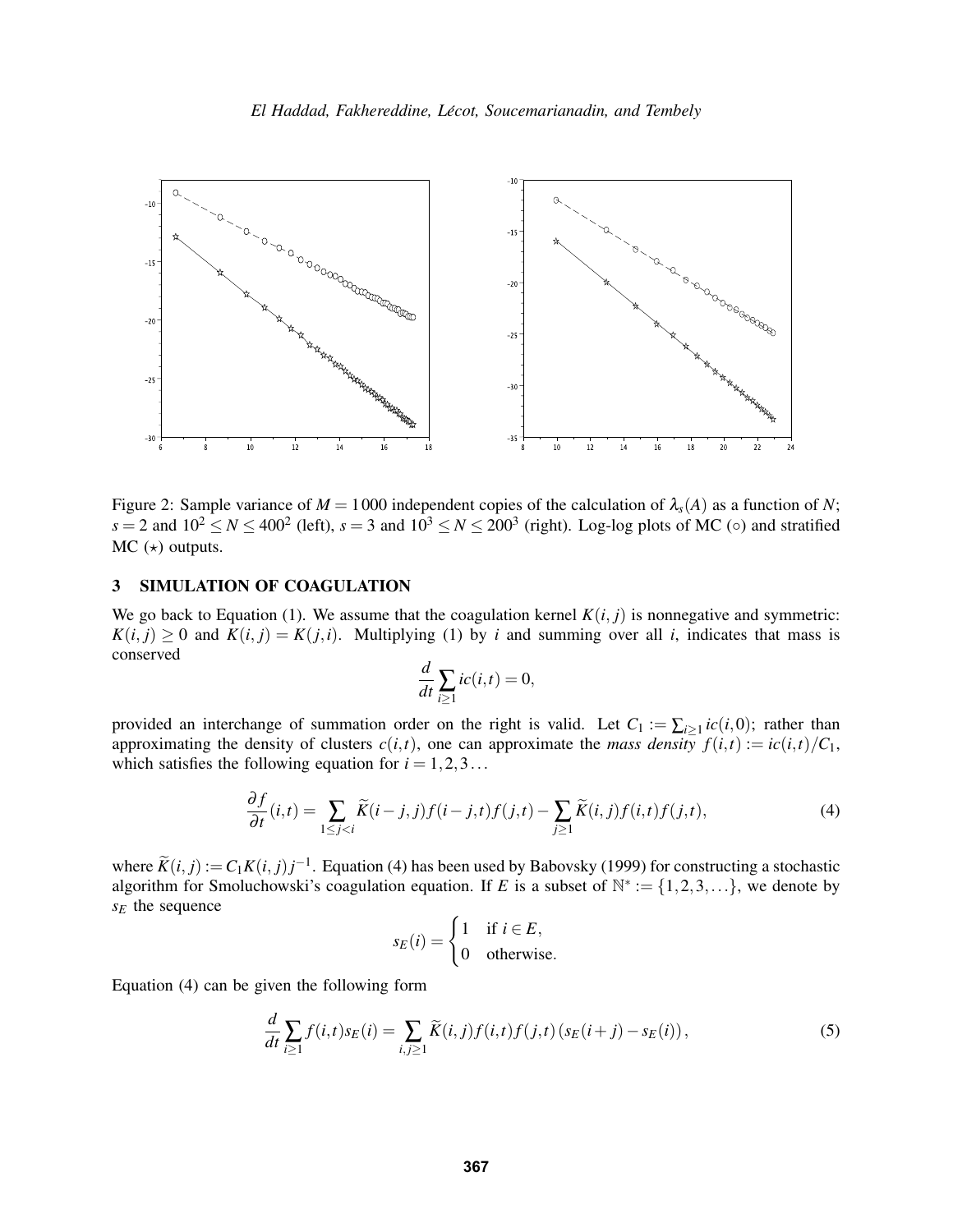for any  $E \subset \mathbb{N}^*$ . We denote by  $f_0$  the initial mass density. We have  $\sum_{i \geq 1} f_0(i) = 1$ . We choose an integer  $n \geq 1$  and we put  $N := n^3$ . We write  $\delta_j$  for the unit mass at *j* 

$$
\delta_j(i) = \begin{cases} 1 & \text{if } i = j, \\ 0 & \text{otherwise.} \end{cases}
$$

A point set  $J^0$  of *N particles*  $j_1^0, \ldots, j_N^0$  is sampled from the probability distribution  $f_0$ . Then

$$
f^0 := \frac{1}{N} \sum_{k=1}^N \delta_{j_k^0} \approx f_0.
$$

The particles with the same  $j_k^0$  do not represent the number of clusters of mass  $j_k^0$  in the system, but rather represent the mass of clusters of mass  $j_k^0$  in the system. In the simple case of a monodisperse initial condition

$$
f_0(1) = 1
$$
,  $f_0(2) = f_0(3) = \cdots = 0$ ,

we set

 $j_1^0 = \cdots = j_N^0 = 1.$ 

We assume that the kernel  $\widetilde{K}(i, j)$  is bounded and we put

$$
\widetilde{K}^* := \sup_{i,j \geq 1} \widetilde{K}(i,j).
$$

We choose a time step  $\Delta t$  such that  $\Delta t \tilde{K}^*$  < 1. Computations are still possible for unbounded kernels: see the second numerical experiment below. For an integer *p*, we set  $t_p := p\Delta t$  and  $f_p(i) := f(i, t_p)$ . If we assume that we have a point set  $J^p$  of *N* particles  $j_1^p$  $\overline{p}_1^p, \ldots, \overline{j}_N^p$  $N<sup>p</sup>$  such that

$$
f^p := \frac{1}{N} \sum_{k=1}^N \delta_{j_k^p} \approx f_p,\tag{6}
$$

we compute  $f^{p+1}$  as follows.

Generating a stratified sample: We compute a new  $\{V_\ell : 1 \leq \ell_1 \leq n, 1 \leq \ell_2 \leq n, 1 \leq \ell_3 \leq n\}$ , given by (2), independent of all samples used previously.

Relabeling the particles: We order particles by size

$$
j_1^p \le j_2^p \le \ldots \le j_N^p.
$$

This type of sorting was used by Lécot (1991), and El-Haddad, Lécot, and L'Ecuyer (2008) for a QMC approach and by L'Ecuyer, Lécot, and Tuffin (2006) and L'Ecuyer, Lécot, and Tuffin (2008) in a randomized setting. It guarantees convergence: since the algorithm can be described by a series of numerical integration, the sorting helps in minimizing the amplitude of the jumps of the function to be integrated. Sorting strategies were discussed by L'Ecuyer, Lécot, and L'Archevêque-Gaudet (2009).

Coagulation: Equation (5) is discretized using the Euler scheme, and we define  $g^{p+1}$  by

$$
\frac{1}{\Delta t}\left(\sum_{i\geq 1}g^{p+1}(i)s_E(i)-\sum_{i\geq 1}f^p(i)s_E(i)\right)=\sum_{i,j\geq 1}\widetilde{K}(i,j)f^p(i)f^p(j)\left(s_E(i+j)-s_E(i)\right),
$$

for any  $E \subset \mathbb{N}^*$ , and so

$$
\sum_{i\geq 1} g^{p+1}(i) s_E(i) = \frac{1}{N} \sum_{k_1=1}^N \left( 1 - \frac{\Delta t}{N} \sum_{k_2=1}^N \widetilde{K}(j_{k_1}^p, j_{k_2}^p) \right) s_E(j_{k_1}^p) + \frac{\Delta t}{N^2} \sum_{k_1=1}^N \sum_{k_2=1}^N \widetilde{K}(j_{k_1}^p, j_{k_2}^p) s_E(j_{k_1}^p + j_{k_2}^p). \tag{7}
$$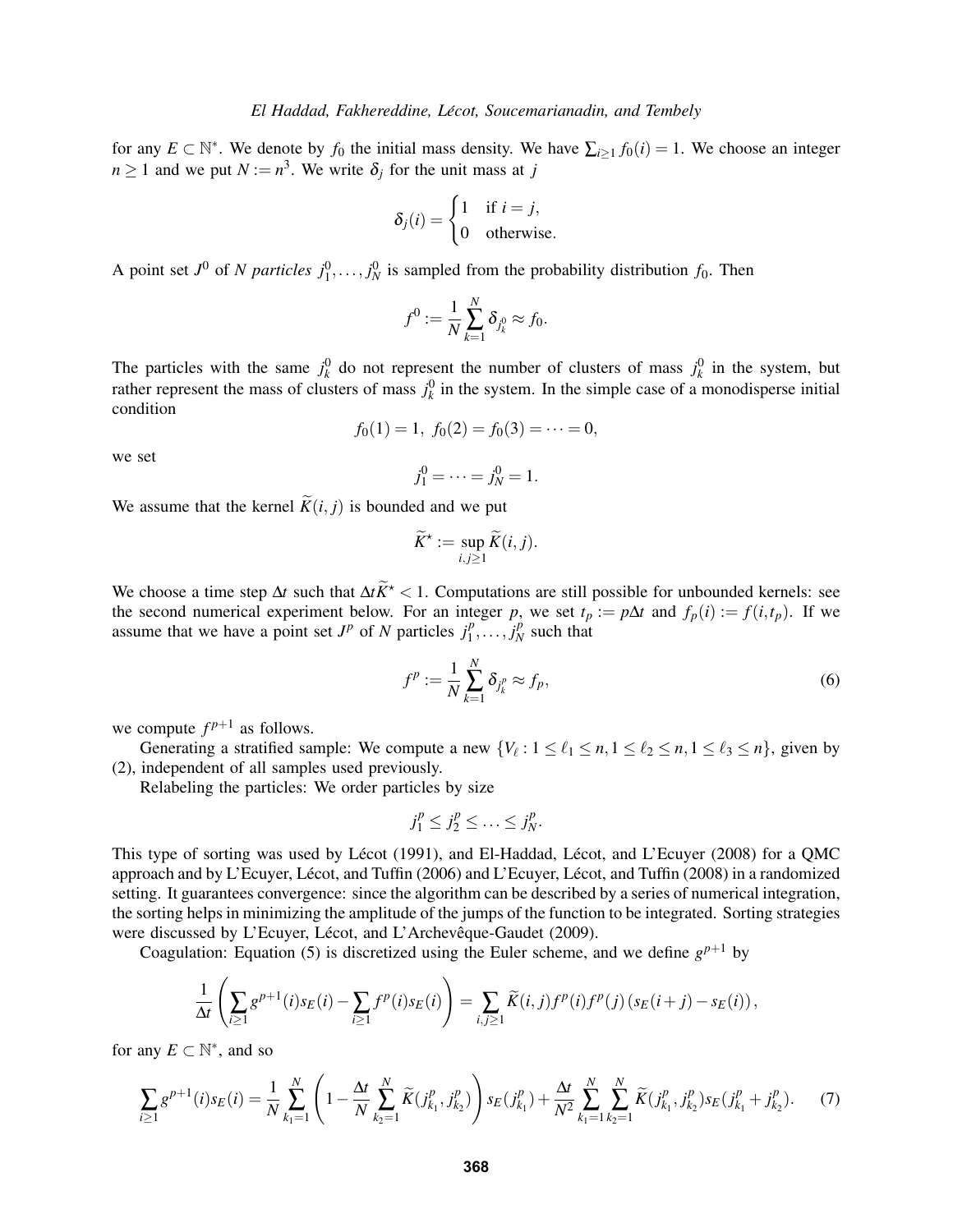The probability  $g^{p+1}$  approximates  $f_{p+1}$ , but is not uniform, like  $f^p$ . We recover this kind of approximation if we use a MC estimate. We first express the right-hand side of (7) as the three-dimensional integral of an indicator function  $\mathcal{I}_E^{p+1}$ *E* .

Integration: Let  $1_{k_1,k_2}$  be the indicator function of  $[(k_1 - 1)N^{-1}, k_1N^{-1}) \times [(k_2 - 1)N^{-1}, k_2N^{-1})$ , and  $I_k^p$  $\int_{k_1,k_2}^p$  denote the indicator function of  $\left[0,\Delta t\widetilde{K}(j_k^p)\right]$  $_{k_{1}}^{p},j_{k_{2}}^{p}$  $\binom{p}{k_2}$ . For any  $E \subset \mathbb{N}^*$ , define

$$
\mathscr{I}_E^{p+1}(u) := \sum_{k_1=1}^N \sum_{k_2=1}^N \mathbb{1}_{k_1,k_2}(u_1,u_2) \left( \left(1 - I_{k_1,k_2}^p(u_3)\right) s_E(j_{k_1}^p) + I_{k_1,k_2}^p(u_3) s_E(j_{k_1}^p + j_{k_2}^p) \right),
$$

for  $u = (u_1, u_2, u_3) \in I^3$ . Then

$$
\sum_{i\geq 1} g^{p+1}(i) s_E(i) = \int_{I^3} \mathcal{I}_E^{p+1}(u) du.
$$

We obtain  $f^{p+1}$  by

$$
\forall E \subset \mathbb{N}^* \quad \sum_{i \geq 1} f^{p+1}(i) s_E(i) = \frac{1}{N} \sum_{\ell} \mathscr{I}_E^{p+1}(V_{\ell}).
$$

It is possible to summarize the calculation on a time step as follows. If  $u \in I$ , let  $k(u) := |Nu|$ . Then, for  $\ell = (\ell_1, \ell_2, \ell_3)$  with  $1 \leq \ell_i \leq n$ , we have:

$$
j_{k(V_{\ell,1})}^{p+1} = \begin{cases} j_{k(V_{\ell,1})}^p + j_{k(V_{\ell,2})}^p & \text{if } V_{\ell,3} < \Delta t \widetilde{K}(j_{k(V_{\ell,1})}^p, j_{k(V_{\ell,2})}^p), \\ j_{k(V_{\ell,1})}^p & \text{otherwise.} \end{cases}
$$

The numbers  $V_{\ell,1}$  and  $V_{\ell,2}$  select particles; particle  $k(V_{\ell,1})$  has for coagulation partner particle  $k(V_{\ell,2})$ , and the coagulation probability is  $P_c := \Delta t \widetilde{K}(j_k^p)$  $_{k(V_{\ell,1})}^p, j_{k}^p$  $\binom{p}{k(V_{\ell,2})}$ . Then  $V_{\ell,3}$  is used to select an event:

- if  $0 \leq V_{\ell,3} < P_c$ , particles  $k(V_{\ell,1})$  and  $k(V_{\ell,2})$  coalesce,
- if  $P_c \leq V_{\ell,3} < 1$ , no coalescence occurs.

Because of the LHS property (P2), each particle is considered once for possible coalescence, during each time step.

The corresponding MC scheme is as follows: there is no reordering of particles and, for  $1 \leq k \leq N$ ,

$$
j_k^{p+1} = \begin{cases} j_k^p + j_{L_k}^p & \text{if } U_k < \Delta t \widetilde{K}(j_k^p, j_{L_k}^p), \\ j_k^p & \text{otherwise.} \end{cases}
$$

Here  $L_1, \ldots, L_N$  are independent random samples drawn from the uniform distribution on  $\{1, \ldots, N\}$ , while  $U_1, \ldots, U_N$  are independent random samples drawn from the uniform distribution on *I*.

We want to compare the previous stratified scheme with a usual MC algorithm. It has long been recognized that three particular kernels  $K(i, j)$  are mathematically tractable (Aldous 1999): for monodisperse initial configuration  $f_0 = \delta_1$ , explicit solutions of Smoluchowski's coagulation equation are available. In the following we restrict our consideration to the kernels  $K(i, j) = 1$  and  $K(i, j) = i + j$  (note that the latter does not satisfy the hypothesis of bounded  $\tilde{K}$ ). Let us define the moments of the solution:

$$
C_0(t) := \sum_{i \ge 1} c(i,t) = \sum_{i \ge 1} \frac{f(i,t)}{i} \quad \text{and} \quad C_2(t) := \sum_{i \ge 1} i^2 c(i,t) = \sum_{i \ge 1} if(i,t).
$$

At time  $t_p$ ,  $C_0(t_p)$  and  $C_2(t_p)$  are approximated according to (6) as follows:

$$
C_0(t_p) \approx \frac{1}{N} \sum_{k=1}^{N} \frac{1}{j_k^p}
$$
 and  $C_2(t_p) \approx \frac{1}{N} \sum_{k=1}^{N} j_k^p$ 

and we compare MC and stratified MC strategies.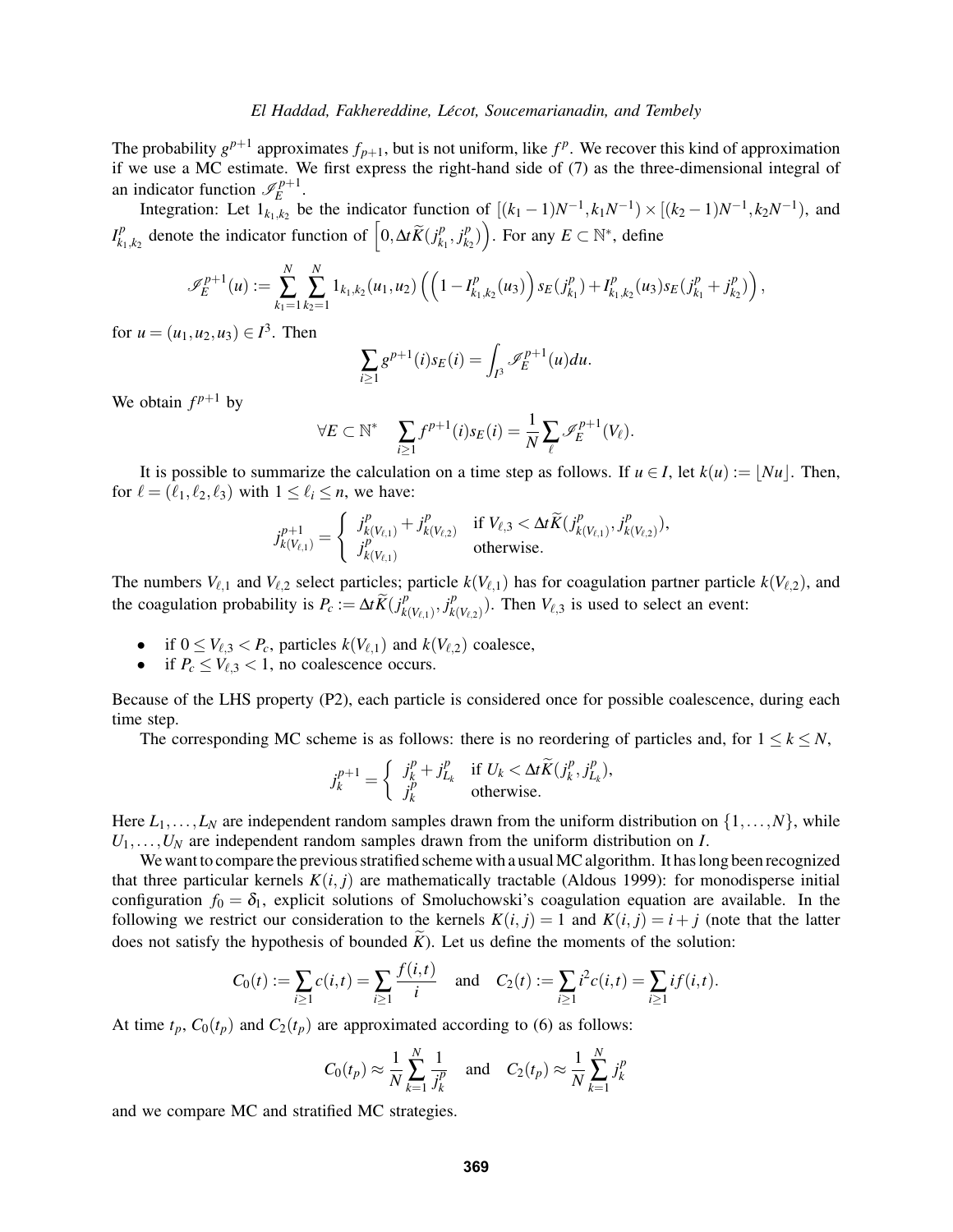Table 2: Calculation of  $C_0(T)$  (left) and  $C_2(T)$  (right) at time  $T = 1.0$ : convergence order  $\beta$  of the variance as a function of *N*.

|               | $C_0(T)$ Kernel MC stratified MC |  |               | $C_2(T)$ Kernel MC stratified MC |
|---------------|----------------------------------|--|---------------|----------------------------------|
| Constant 1.01 | 1.22                             |  | Constant 0.99 | 1.28                             |
| Linear 1.06   | 115                              |  | Linear 0.78   | 1.14                             |

- $K(i, j) = 1$ . The moments of the exact solution of (4) with monodisperse initial condition are  $C_0(t) = 2/(2+t)$  and  $C_2(t) = 2+t$ .
- $K(i, j) = i + j$ . The moments of the exact solution of (4) with monodisperse initial condition are  $C_0(t) = e^{-t}$  and  $C_2(t) = e^{2t}$ .

In both cases, we compute  $C_0(T)$  and  $C_2(T)$  at time  $T = 1.0$  with *N* particles and  $P = 4000$  time steps. We put  $N = (4m)^3$ , with  $1 \le m \le 8$ . For estimating the variance of the MC and stratified MC approximations, we replicate the calculation independently  $M = 1000$  times and compute the sample variance. The results are displayed in Figure 3 for the constant kernel and in Figure 4 for the linear kernel.



Figure 3: Constant kernel. Sample variance of  $M = 1000$  independent copies of the calculation of the moments  $C_0(T)$  (left) and  $C_2(T)$  (right) as a function of *N* (with  $4^3 \le N \le 32^3$ ). Log-log plots of MC (◦) and stratified MC  $(*)$  outputs with linear regression lines.

We see that the stratified MC method achieves a better convergence order of the variance as a function of *N*. Assuming Var =  $\mathcal{O}(N^{-\beta})$ , linear regression can be used to evaluate  $\beta$  and the outputs are listed in Table 2.

### 4 CONCLUSION

We have proposed a stratified sampling technique that produces random points which are evenly distributed in the unit cube. We have proved that for approximating the measure of special subsets, the technique leads to reduced variance, when compared to usual Monte Carlo. Then we have proposed a procedure for solving Smoluchowski's coagulation equation. The approach is to use the Monte Carlo method to simulate the aggregation of clusters. A sample of test particles is chosen, time is discretized and since we approximate the mass density, the scheme works with a fixed particle number. We have considered an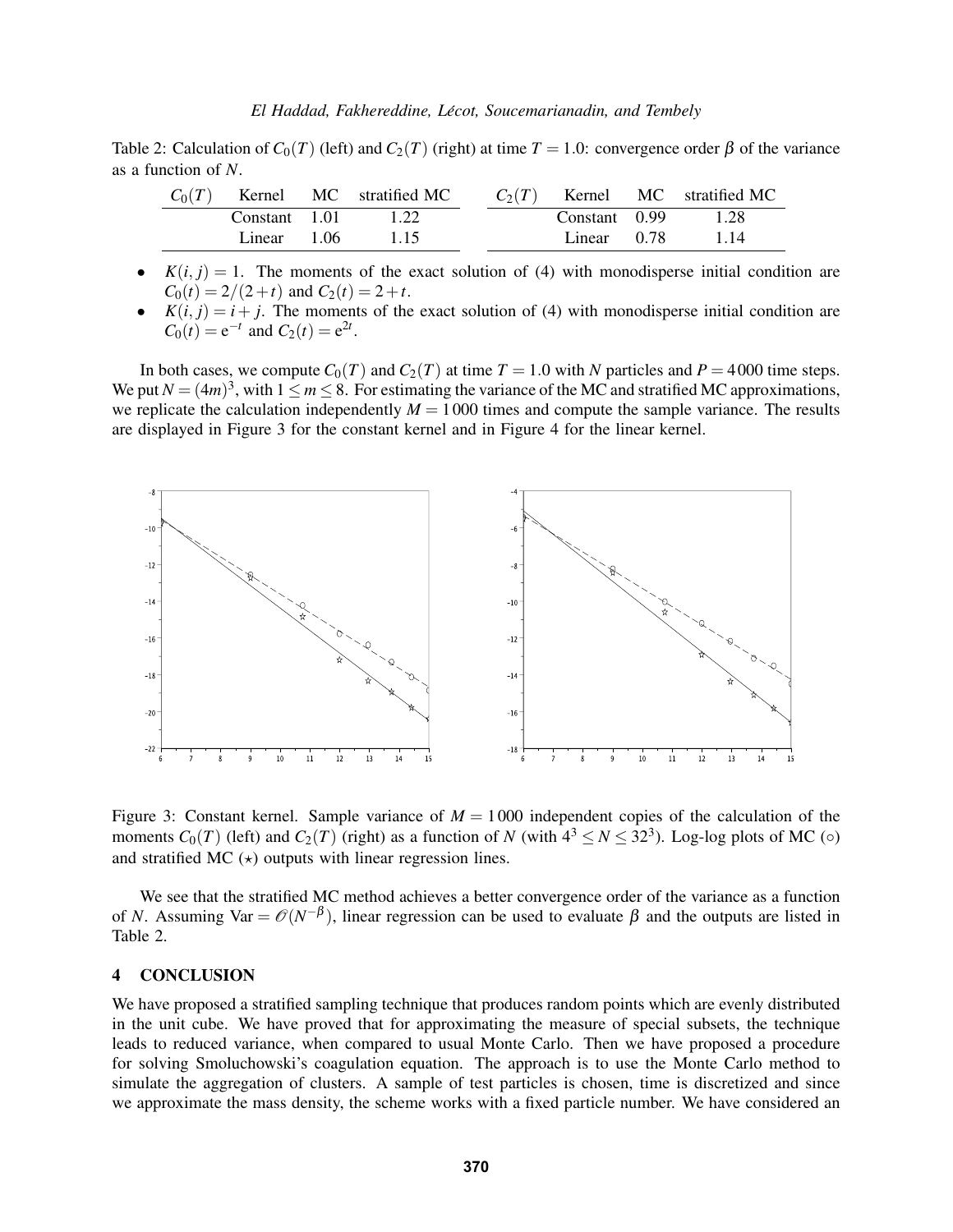

Figure 4: Linear kernel. Sample variance of  $M = 1000$  independent copies of the calculation of the moments  $C_0(T)$  (left) and  $C_2(T)$  (right) as a function of *N* (with  $4^3 \le N \le 32^3$ ). Log-log plots of MC (◦) and stratified MC  $(*)$  outputs with linear regression lines.

improvement to this method by using stratified random numbers in the implementation of the algorithm. To make optimal use of the greater uniformity of the points, the particles are reordered by size at each time step. We test our method in two cases where analytic solutions to the Smoluchowski equation are known. In both comparisons, the numerical experiments show that the variance of the simulation using stratified sampling is significantly less than the variance for a standard MC simulation.

Future works include generalizations of the variance bound for numerical integration with stratified points and variance estimates when these points are used for simulation of coalescence.

# **REFERENCES**

- Aldous, D. J. 1999. "Deterministic and stochastic models for coalescence (aggregation and coagulation): a review of the mean-field theory for probabilists". *Bernoulli* 5:3–48.
- Babovsky, H. 1999. "On a Monte Carlo scheme for Smoluchowski's coagulation equation". *Monte Carlo Methods and Applications* 5:1–18.
- Cheng, R. C. H., and T. Davenport. 1989. "The problem of dimensionality in stratified sampling". *Management Science* 35:1278–1296.
- Cranley, R., and T. N. L. Patterson. 1976. "Randomization of number theoretic methods for multiple integration". *SIAM Journal on Numerical Analysis* 13:904–914.
- Eibeck, A., and W. Wagner. 2000. "An efficient stochastic algorithm for studying coagulation dynamics and gelation phenomena". *SIAM Journal on Scientific Computing* 22:802–821.
- El-Haddad, R., R. Fakhereddine, and C. Lécot. 2013. "Stratified Monte Carlo integration". In *Monte Carlo Methods and Applications*, edited by K. K. Sabelfeld and I. Dimov, 105–113. Berlin: De Gruyter.
- El-Haddad, R., C. Lecot, and P. L'Ecuyer. 2008. "Quasi-Monte Carlo simulation of discrete-time Markov ´ chains on multidimensional state spaces". In *Monte Carlo and Quasi-Monte Carlo Methods 2006*, edited by A. Keller, S. Heinrich, and H. Niederreiter, 413–429. Berlin: Springer.
- Haber, S. 1966. "A modified Monte-Carlo quadrature". *Mathematics of Computation* 20:361–368.
- Lécot, C. 1991. "A quasi-Monte Carlo method for the Boltzmann equation". *Mathematics of Computation* 56:621–644.